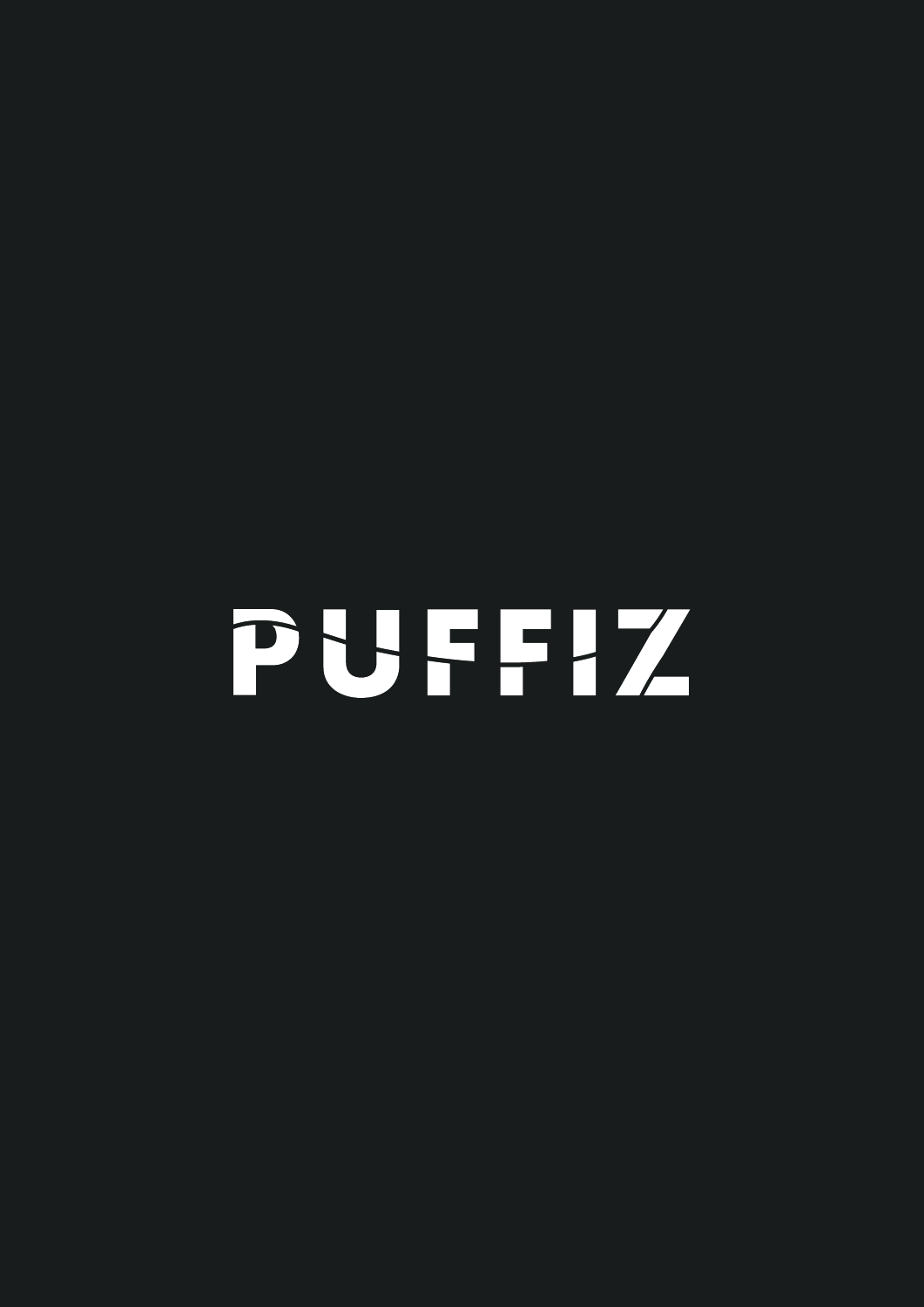

## **TOBACCO ROLLING** PAPERS

**VAPES AND LIGHTERS** 

## **FASHION AND STUFF**

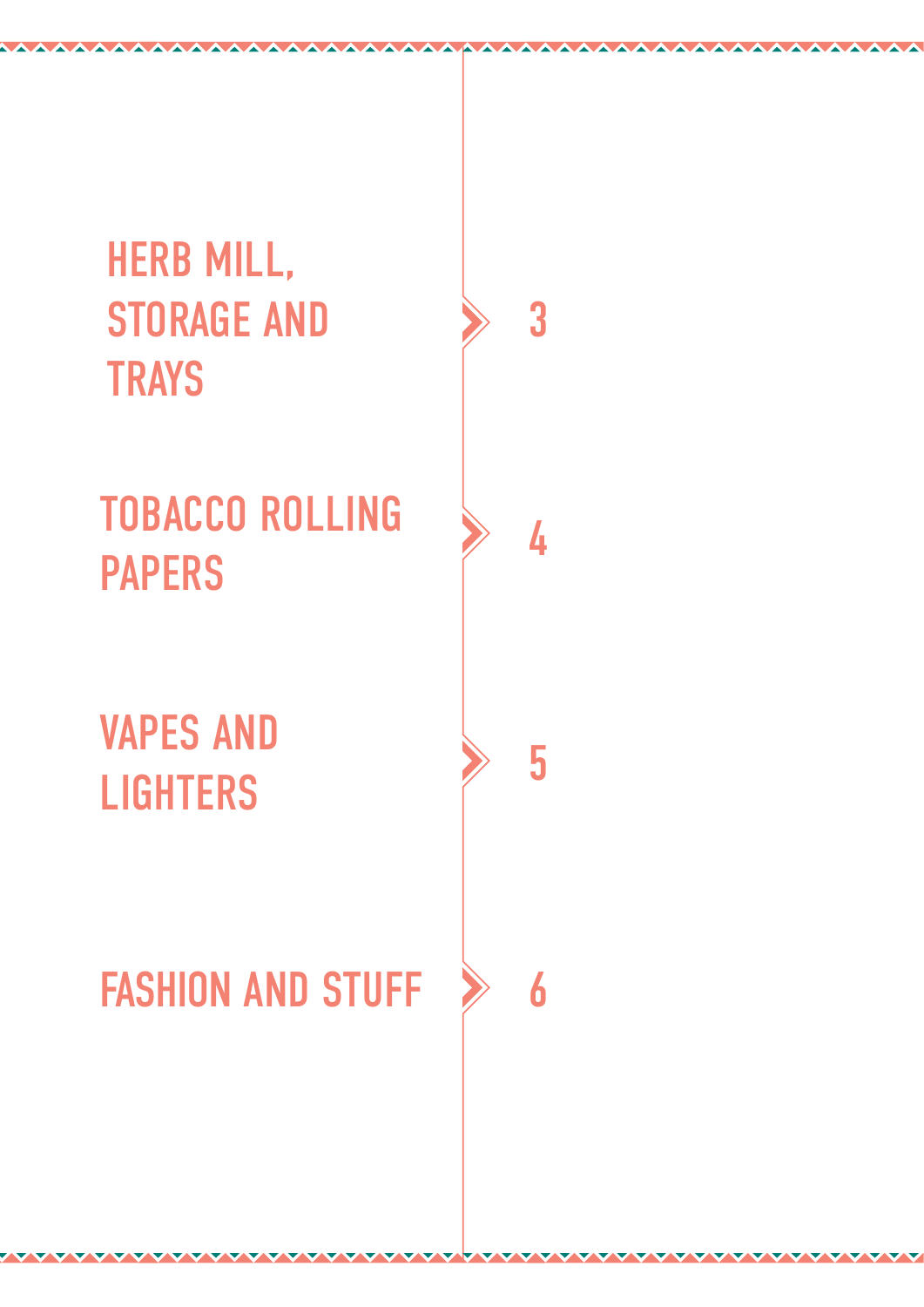## <span id="page-2-0"></span>HERB MILL, STORAGE AND TRA

 $\begin{array}{c} \n \textbf{A} & \textbf{A} & \textbf{A} \n \end{array}$ 

∧

### PUFFIZ V-SYNDICATE Herb Mill Card

The Herb Mill Card is a slim tool with huge implications that will fit for any smoking scenario, without the complexities of hiding bulky accessories. SKU: 6200042



#### **PUFFIZ Pocket**

The PUFFIZ pocket is a cool solution for smoking with style and comfort. .It allows to prepare and store the stuff. SKU: 6213100

#### **PUFFIZ UFFIZ PUFFI**

#### PUFFIZ All-In-One Box

All what you need in one product. Herb Mill, storage box, papers and filters in one package that fits into your pocket. SKII: 6213170



#### PUFFIZ Rolling Tray Small (7/5.5inch) / Medium (10.25/6.25inch)

Each durable steel tray features a smooth surface and is offered in different sizes: Small and medium. SKU: 6551000/6551100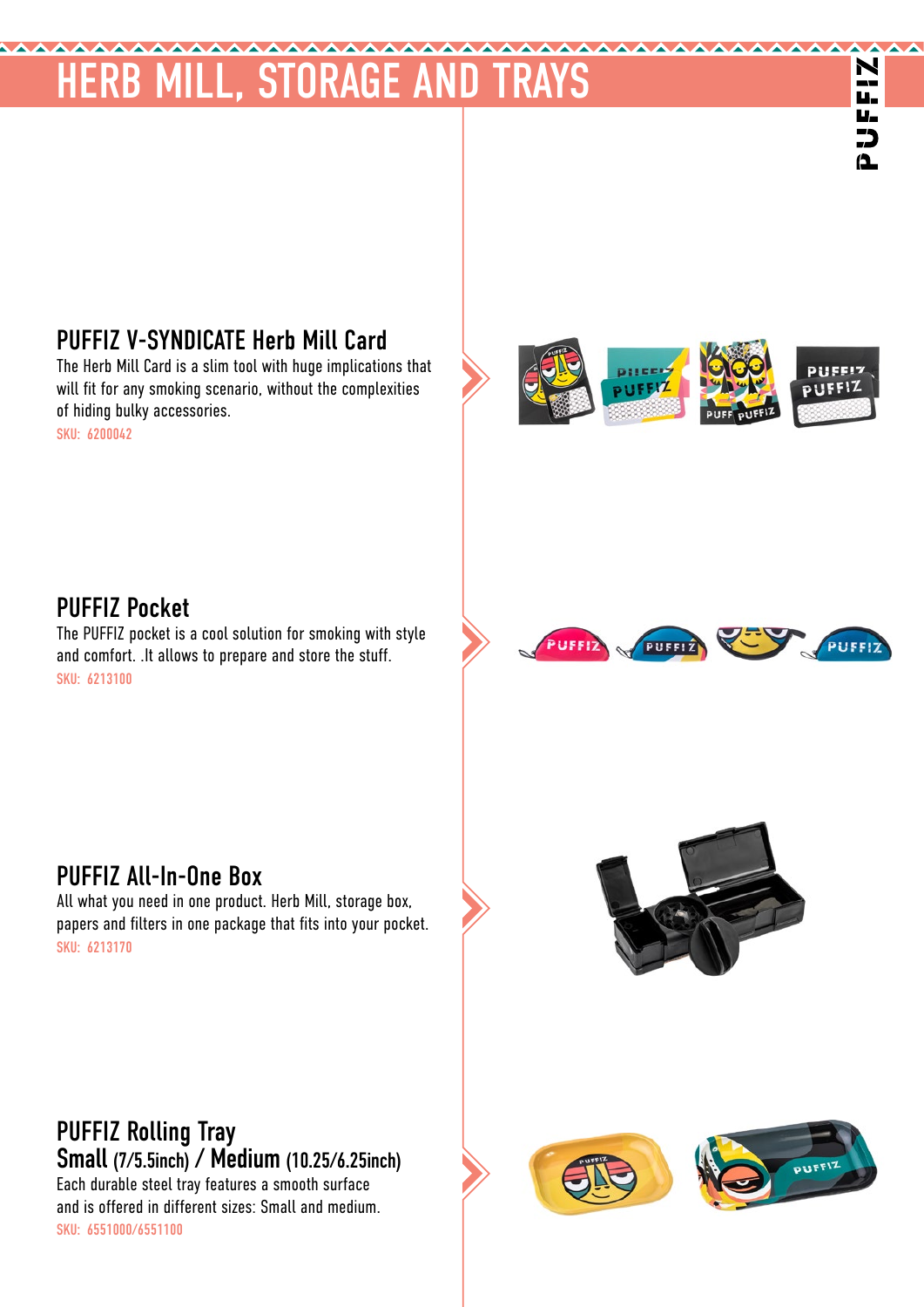## <span id="page-3-0"></span>TOBACCO ROLLING PAPERS



EIZ ū. 5 **A** 

^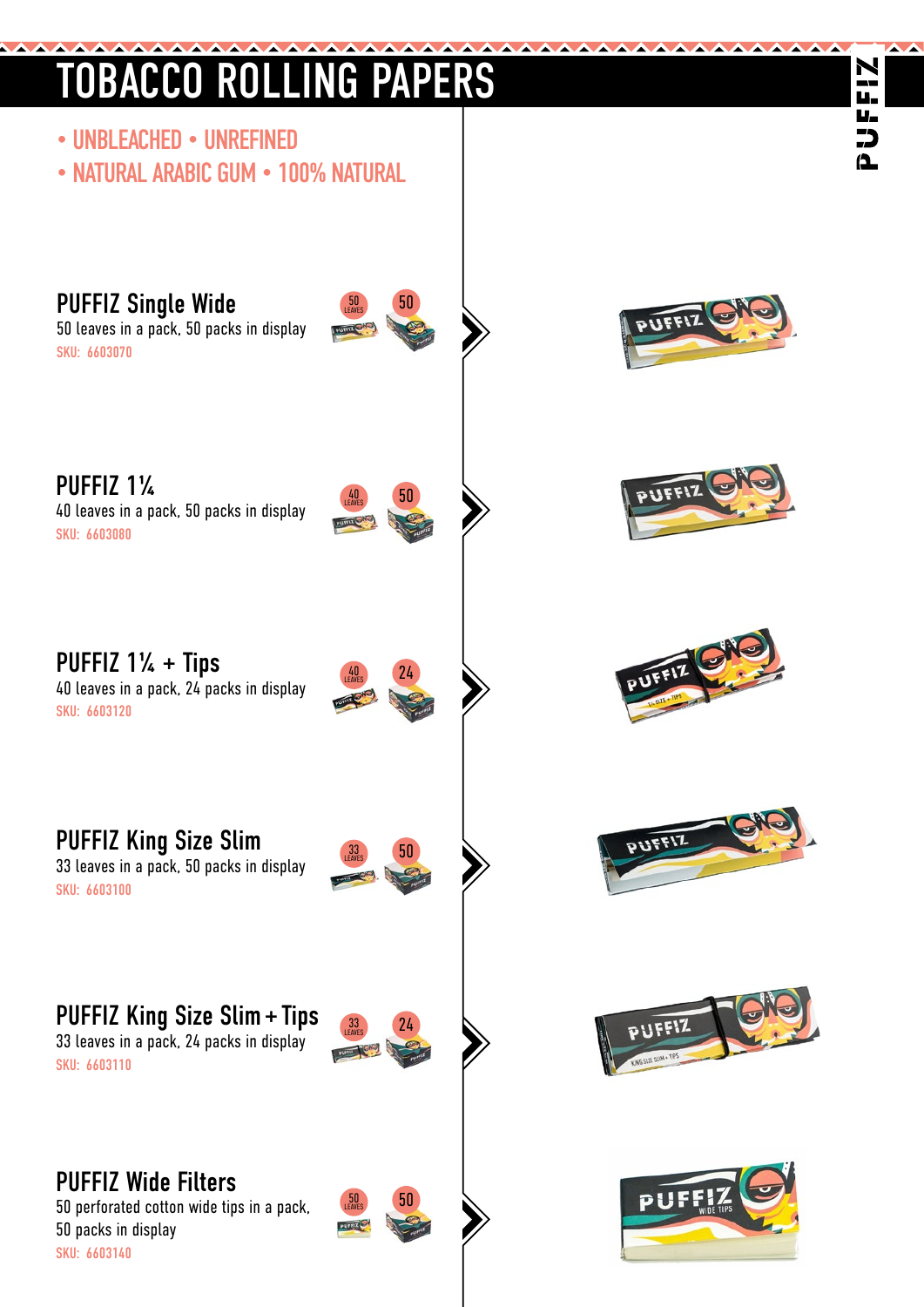## <span id="page-4-0"></span>**VAPES AND LIGHTERS**

∧

PUFFIZ Clipper SKU: 6213500



#### PUFFIZ-MFLB Vaporizer Walnut

A vaporizer made of walnut. Simple design and even simpler operation, with the highest evaporation quality on mobile devices. The device is hand-made in California. SKU: 6501052



#### PUFFIZ-MFLB Vaporizer Cherry

Magic Flight Box is a vaporizer made of cherry wood - the evaporator that changed the world of mobile evaporation. The device is hand-made in California. SKU: 6501053

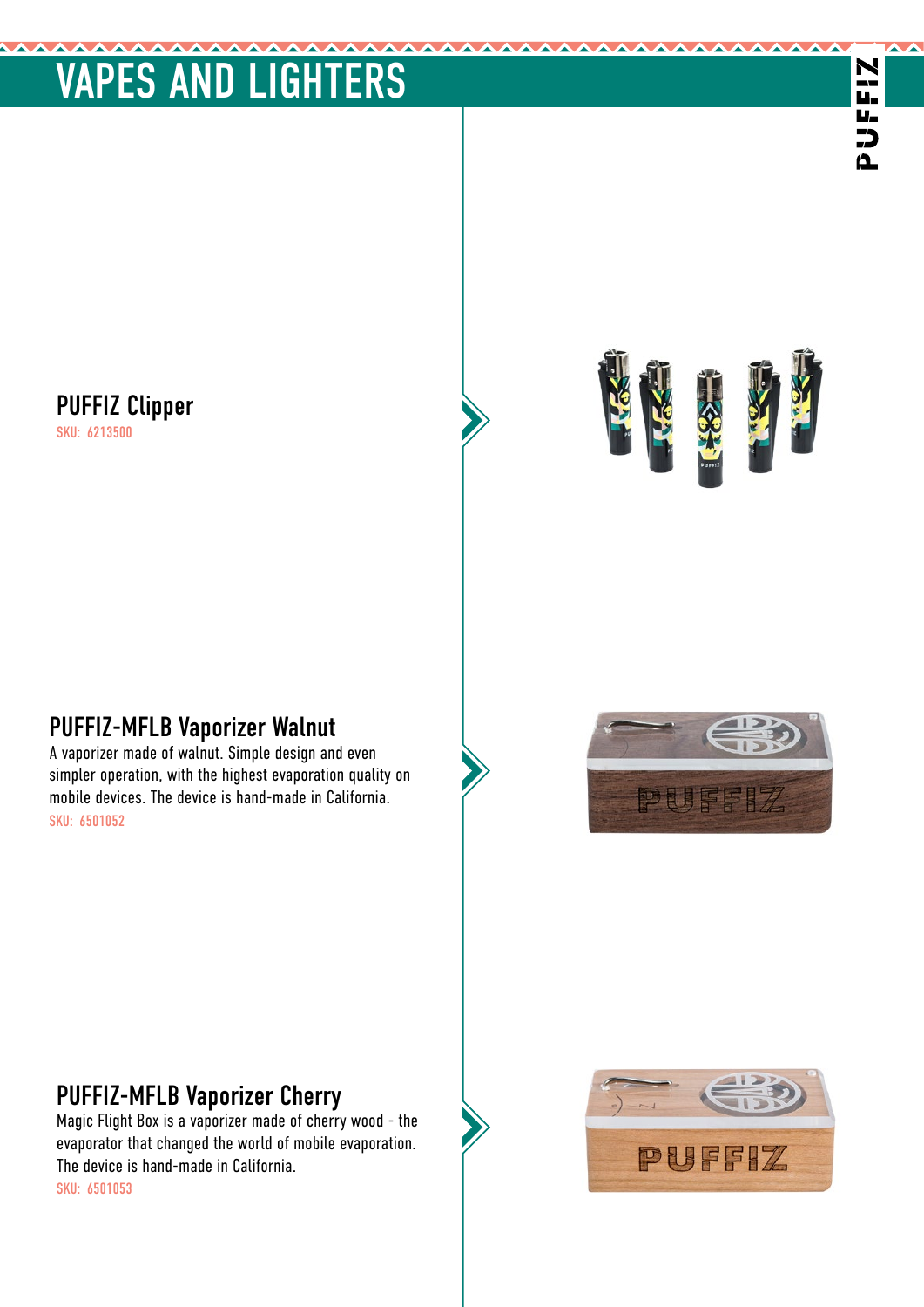## <span id="page-5-0"></span>**FASHION AND STUFF**

#### PUFFIZ Discraft Frisbee (175g) SKU: 6870710

PUFFIZ Beach Blanket (31inch) SKU: 6870800





PUFFIZ Trucker Hat SKU: 6870410